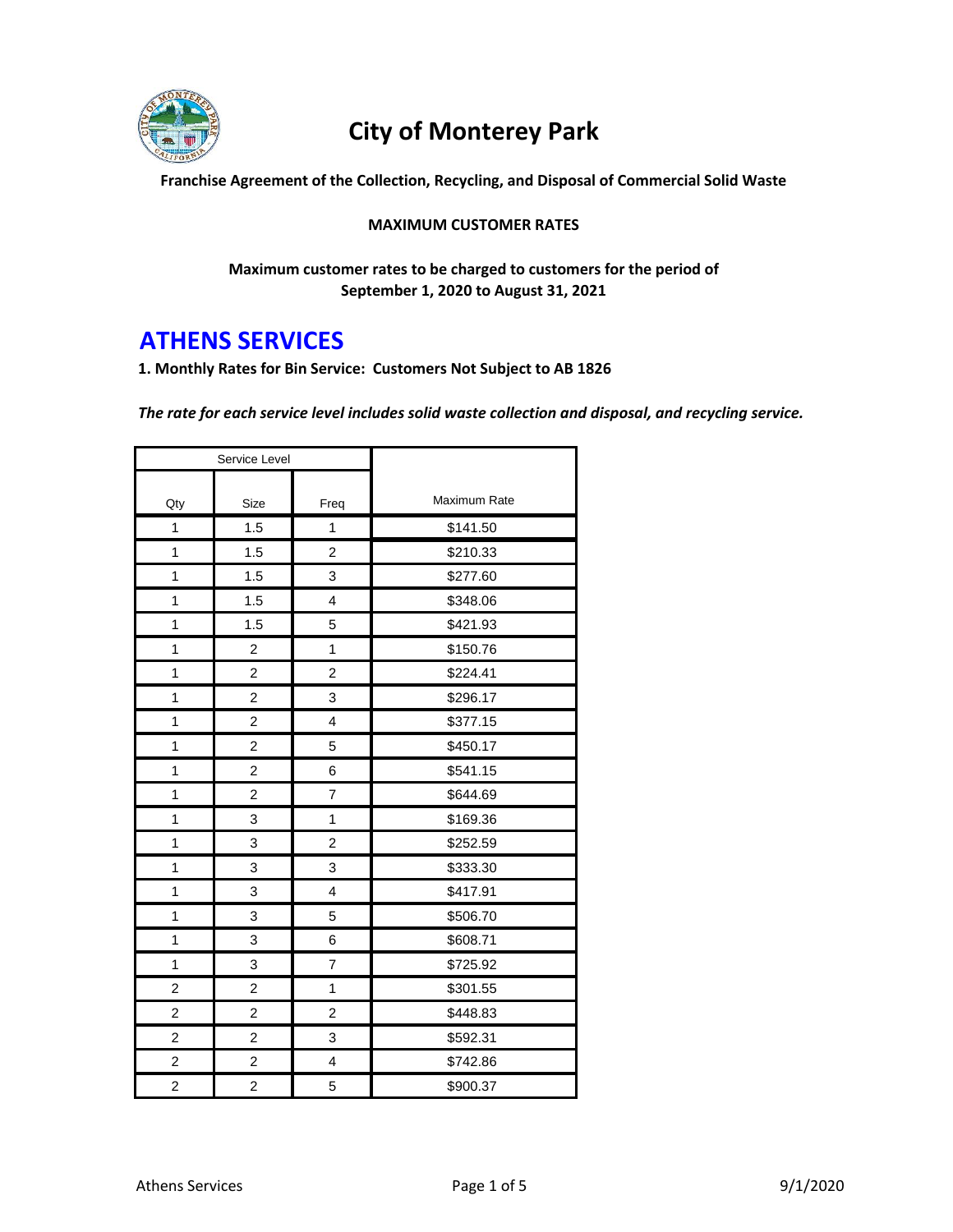| Service Level           |                |                         |              |
|-------------------------|----------------|-------------------------|--------------|
| Qty                     | Size           | Freq                    | Maximum Rate |
| $\overline{\mathbf{c}}$ | 2              | 6                       | \$1,082.29   |
| $\overline{c}$          | $\overline{2}$ | 7                       | \$1,289.40   |
| 2                       | 3              | $\mathbf{1}$            | \$338.70     |
| $\overline{2}$          | 3              | $\overline{c}$          | \$505.17     |
| $\overline{\mathbf{c}}$ | 3              | 3                       | \$666.59     |
| $\overline{c}$          | 3              | 4                       | \$835.85     |
| $\overline{c}$          | 3              | 5                       | \$1,013.38   |
| $\overline{\mathbf{c}}$ | 3              | 6                       | \$1,217.40   |
| $\overline{c}$          | 3              | $\overline{7}$          | \$1,451.83   |
| 3                       | 3              | 2                       | \$757.78     |
| 3                       | 3              | 3                       | \$999.90     |
| 3                       | 3              | 5                       | \$1,520.09   |
| 3                       | 3              | 6                       | \$1,826.11   |
| 4                       | 3              | $\overline{c}$          | \$1,010.39   |
| 1                       | 4              | 1                       | \$187.99     |
| 1                       | 4              | $\overline{c}$          | \$280.71     |
| 1                       | 4              | 3                       | \$370.50     |
| 1                       | 4              | 4                       | \$464.50     |
| 1                       | 4              | 5                       | \$563.18     |
| $\overline{1}$          | 4              | 6                       | \$676.56     |
| 1                       | 4              | $\overline{7}$          | \$806.82     |
| 2                       | 4              | $\overline{\mathbf{c}}$ | \$561.45     |
| $\overline{c}$          | 4              | 3                       | \$740.94     |
| $\overline{\mathbf{c}}$ | 4              | 4                       | \$929.02     |
| $\overline{\mathbf{c}}$ | 4              | 5                       | \$1,126.37   |
| 2                       | 4              | 6                       | \$1,353.10   |
| 4                       | 4              | 3                       | \$1,481.87   |
| 5                       | 4              | 6                       | \$3,382.76   |

### **1. Monthly Rates for Bin Service: Customers Not Subject to AB 1826 (Continued)**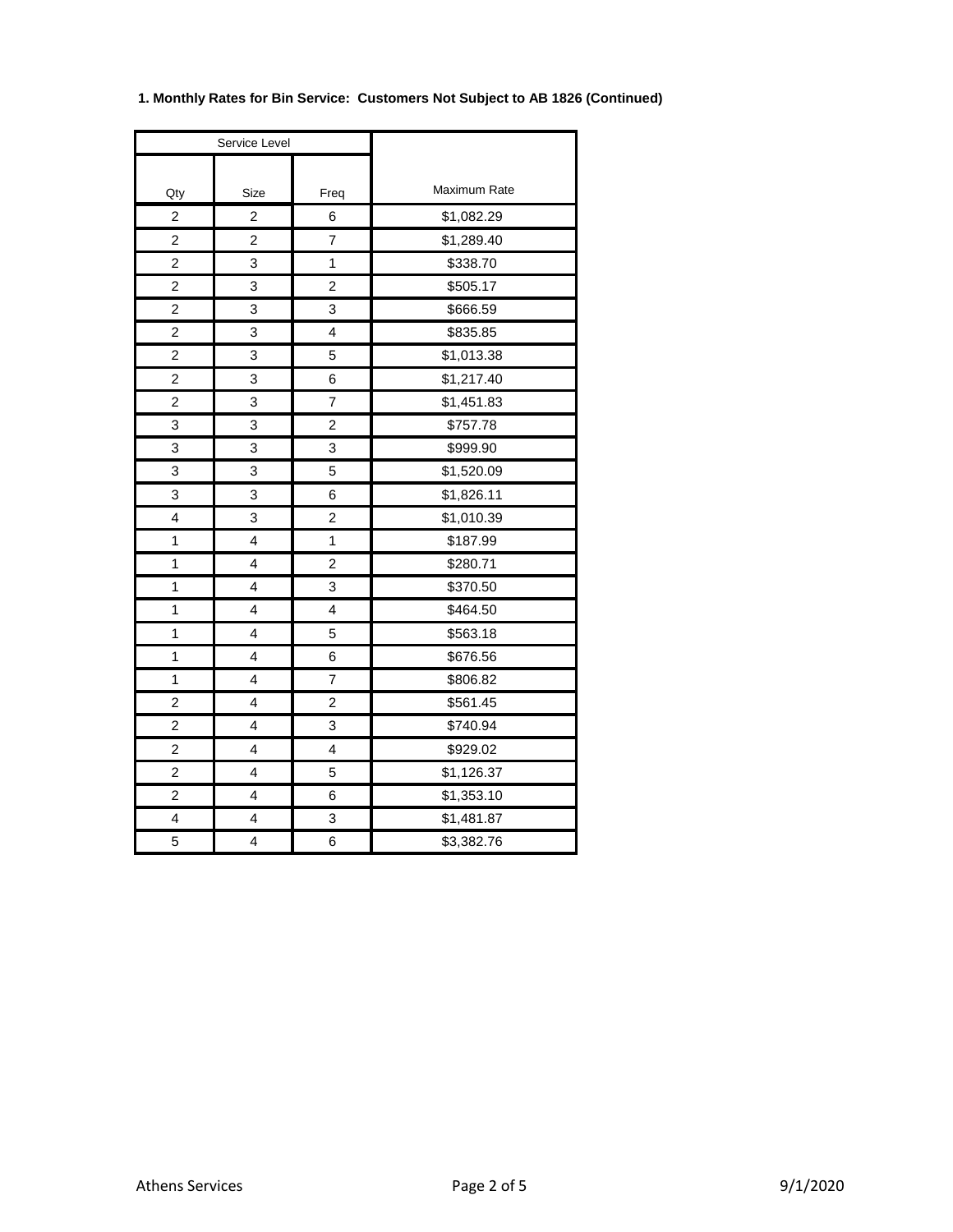**2. Rates for Customer-owned Compactor Bin Service: Rates are per service and include the cost for any recycling services provided to the customers and the cost of disposal of non-recyclable materials.**

| Service Level  |      |      |              |
|----------------|------|------|--------------|
| Qty            | Size | Freq | Maximum Rate |
|                | 3    | 3    | \$455.65     |
| 2              | 3    |      | \$420.27     |
| $\overline{2}$ | 3    | 3    | \$911.29     |
| $\overline{2}$ | 3    |      | \$1,162.08   |
| 2              | 3    | 5    | \$1,421.24   |
| 2              | 2    | 6    | \$1,408.57   |
| 2              | 2    |      | \$1,670.07   |

**3. Monthly Rates for Bin Service: Customers Subject to AB 1826** *The rate for each service level includes solid waste collection and disposal, recycling service, and organics recycling service.*

| Service Level  |      |                  |              |
|----------------|------|------------------|--------------|
|                |      |                  |              |
| Qty            | Size | Freq             | Maximum Rate |
| 1              | 3    | $\mathbf{1}$     | \$265.61     |
| 1              | 3    | $\boldsymbol{2}$ | \$445.10     |
| 1              | 3    | 3                | \$622.08     |
| 1              | 3    | 4                | \$802.94     |
| 1              | 3    | 5                | \$987.95     |
| 1              | 3    | 6                | \$1,186.24   |
| $\overline{c}$ | 3    | $\overline{c}$   | \$890.20     |
| $\overline{c}$ | 3    | 3                | \$1,244.13   |
| $\overline{c}$ | 3    | 4                | \$1,605.89   |
| $\overline{c}$ | 3    | 5                | \$1,975.94   |
| $\overline{c}$ | 3    | 6                | \$2,372.47   |
| 3              | 3    | 5                | \$2,965.81   |
| 3              | 3    | 6                | \$3,558.71   |
| 4              | 3    | 7                | \$5,620.60   |
| 5              | 3    | 5                | \$5,018.40   |
| 1              | 4    | 3                | \$755.52     |
| 1              | 4    | 4                | \$977.87     |
| 1              | 4    | 5                | \$1,204.90   |
| 1              | 4    | 6                | \$1,446.59   |
| $\overline{c}$ | 4    | 5                | \$2,409.76   |
| $\overline{c}$ | 4    | 6                | \$2,893.21   |
| 3              | 4    | 6                | \$4,817.67   |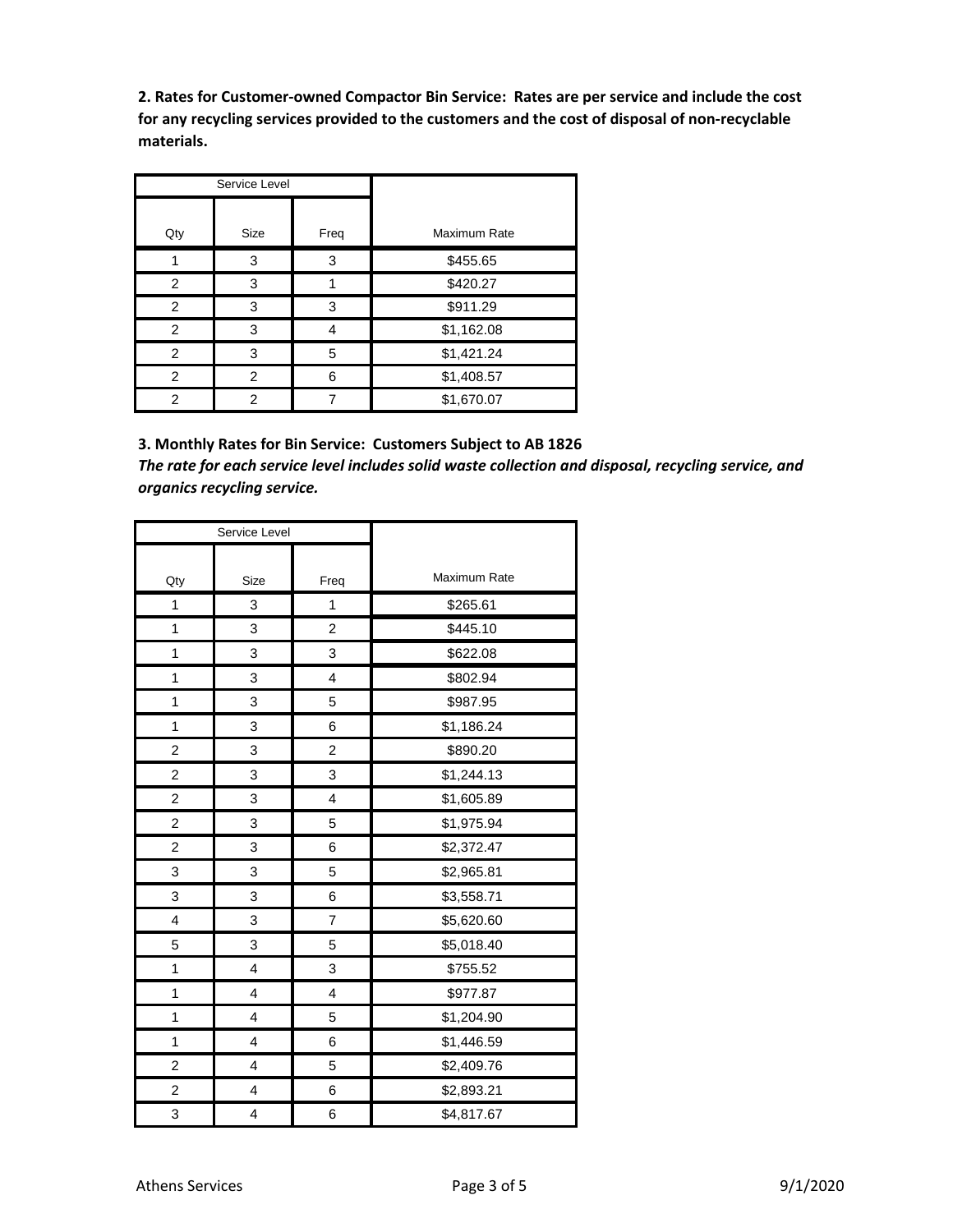**4. Rates for Mixed Waste Roll-off Service: The rate is per service and includes container delivery and removal, the cost of any recycling services provided to the customer, and disposal of nonrecyclable materials.**

|                                      | Roll-off Size  | <b>Maximum Rate</b> |
|--------------------------------------|----------------|---------------------|
| $20-yd$                              | (Up to 3 Tons) | \$477.26            |
| $30-yd$                              | (Up to 4 Tons) | \$584.18            |
| $40-yd$                              | (Up to 5 Tons) | \$691.07            |
| Disposal per Ton Over Flat Rate Tons |                | \$100.36            |

**5. Rates for Customer-owned Compactor Roll-off Service: The rate is per service and includes the cost of any recycling services provided to the customer and disposal of non-recyclable materials.**

|                    | Roll-off Size                             | Maximum Rate |
|--------------------|-------------------------------------------|--------------|
| $30-yd$            | (Up to $6$ Tons)                          | \$684.18     |
| $35-yd$            | (Up to 7 Tons)                            | \$749.51     |
| $40-yd$            | (Up to 8 Tons)                            | \$814.84     |
|                    | Disposal per Ton Over Flat Rate Tons      | \$100.36     |
|                    | "Rocket Launcher" per hour (4 hr minimum) | \$173.95     |
| Compactor Wash-Out |                                           | \$323.61     |

**6. Rates for Roll-off Service for Inert Material: The rate is per service and includes container delivery and removal, the cost of any recycling services provided to the customer, and disposal on non-recyclable materials.**

| <b>Roll-off Size</b> | Maximum Rate |
|----------------------|--------------|
| $10-yd$              | \$455.19     |

**7. Rates for Roll-off Service for C&D Debris Material: The rate is per service and includes container delivery and removal, the cost of any recycling services provided to the customer, and disposal of non-recyclable materials.**

| <b>Roll-off Size</b>            | Maximum Rate |
|---------------------------------|--------------|
| 40-yd - All Sizes up to 40 Yard | \$802.79     |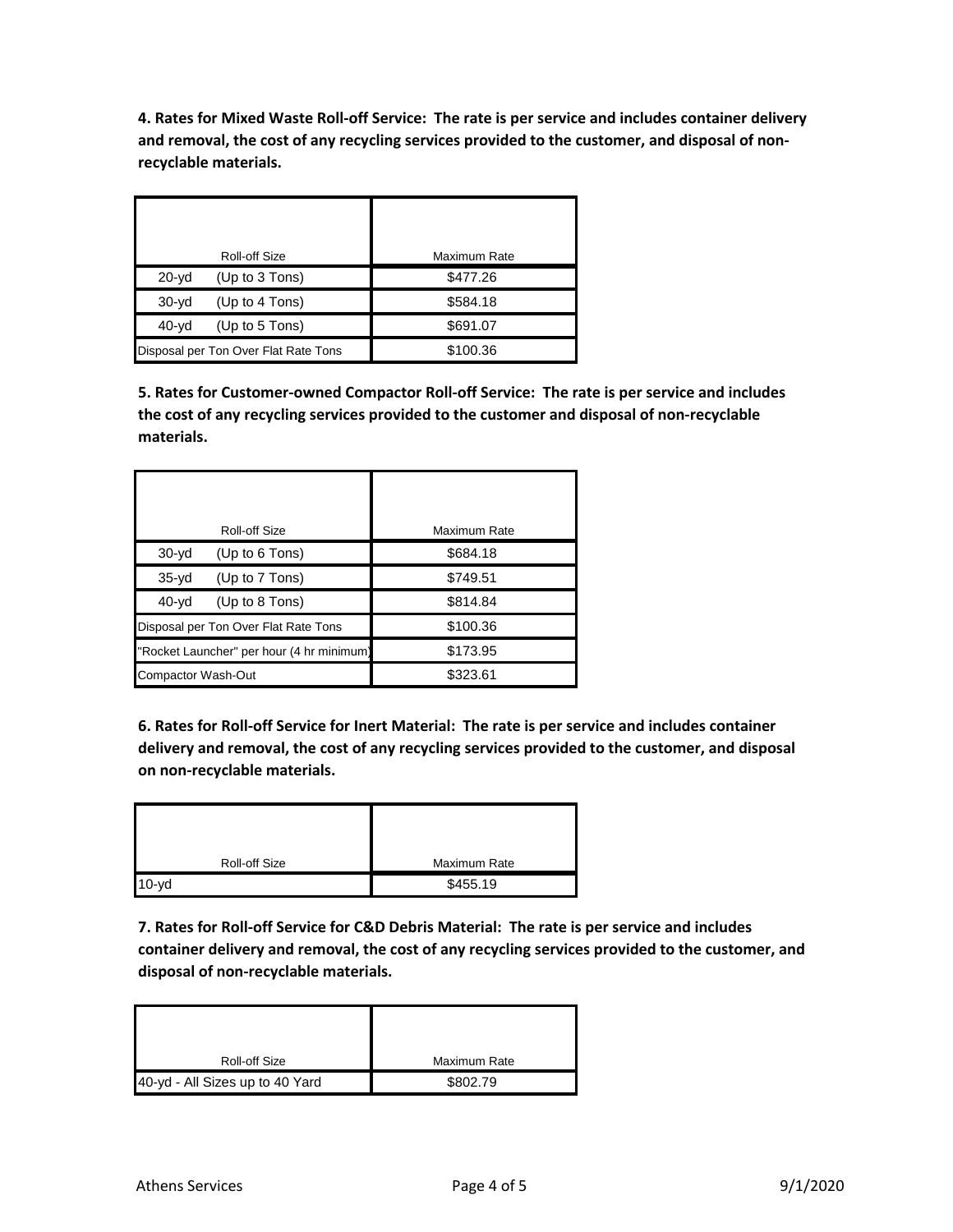#### **8. Rates for Extra Services**

| Service                                                                                                                                                                        | Maximum Rate |
|--------------------------------------------------------------------------------------------------------------------------------------------------------------------------------|--------------|
| Dead Run or Go Back                                                                                                                                                            | \$129.45     |
| Container Relocation                                                                                                                                                           | \$79.09      |
| <b>Declinded Payment</b>                                                                                                                                                       | \$40.04      |
| <b>Stop Service</b>                                                                                                                                                            | \$40.04      |
| <b>Service Reinstatement</b>                                                                                                                                                   | \$40.04      |
| 3-yd temporary bin service: Rate is<br>per service and includes bin delivery<br>and removal, any recycling services<br>provided, and disposal of non-<br>recyclable materials. | \$253.49     |
| Bin push out service (per bin per<br>month)                                                                                                                                    | \$35.97      |
| Lock Lid Installation (one time per<br>installation)                                                                                                                           | \$35.97      |
| Lock Lid (per container per month)                                                                                                                                             | \$17.27      |
| 1.5-yd Bin Extra Service                                                                                                                                                       | \$64.73      |
| 2-yd Bin Extra Service                                                                                                                                                         | \$64.73      |
| 3-yd Bin Extra Service                                                                                                                                                         | \$64.73      |
| 4-yd Bin Extra Service                                                                                                                                                         | \$64.73      |
| Overflowing Bin (per rbin per<br>occurrence)                                                                                                                                   | \$89.87      |
| Overweight Bin (per bin per<br>occurrence)                                                                                                                                     | \$89.87      |
| Dead Run or Go Back                                                                                                                                                            | \$64.73      |
| Bin Exchange or Wash Out                                                                                                                                                       | \$100.36     |
| Bulky item collection (per item)                                                                                                                                               | \$35.96      |
| <b>Custom Bin Fabrication (per Cubic</b><br>Yard)                                                                                                                              | \$267.61     |
| Replacement of Burned Bin (per Bin)                                                                                                                                            | \$535.23     |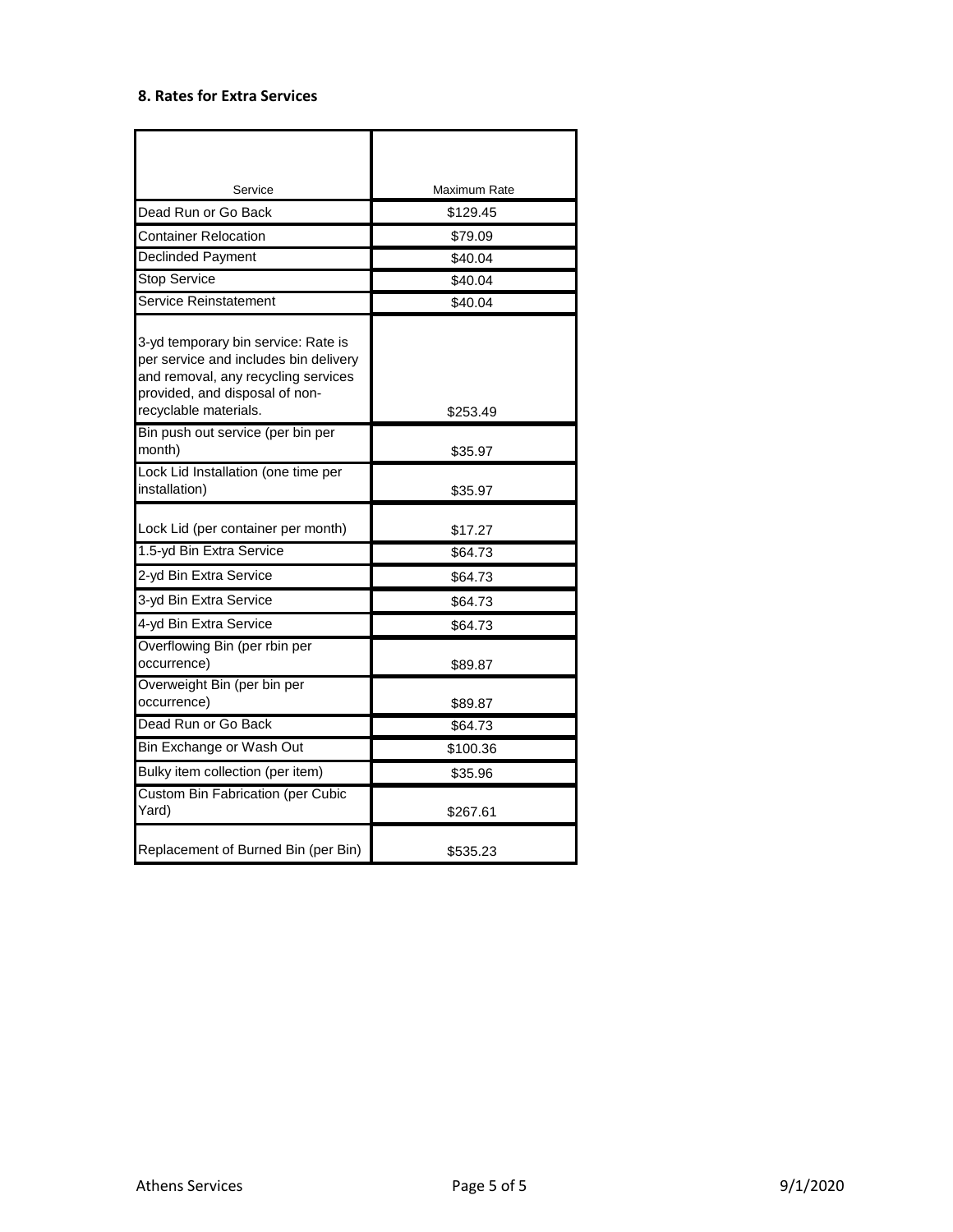

# **City of Monterey Park**

**Franchise Agreement of the Collection, Recycling, and Disposal of Commercial Solid Waste**

#### **MAXIMUM CUSTOMER RATES**

**Maximum customer rates to be charged to customers for the period of February 1, 2022 to August 31, 2022**

## **WARE DISPOSAL**

**1. Monthly Rates for Bin Service: Customers Not Subject to AB 1826** *The rate for each service level includes solid waste collection and disposal, and recycling service.* 

| Service Level  |                         |                |              |
|----------------|-------------------------|----------------|--------------|
| Qty            | Size                    | Freq           | Maximum Rate |
| 1              | 1.5                     | 1              | \$117.21     |
| $\mathbf{1}$   | 1.5                     | $\overline{c}$ | \$176.08     |
| 1              | 1.5                     | 3              | \$233.68     |
| 1              | 1.5                     | 4              | \$293.86     |
| 1              | 1.5                     | 5              | \$356.80     |
| 1              | 2                       | 1              | \$125.86     |
| $\mathbf 1$    | $\overline{c}$          | $\overline{c}$ | \$189.81     |
| 1              | $\overline{\mathbf{c}}$ | 3              | \$252.23     |
| $\mathbf{1}$   | $\overline{c}$          | 5              | \$385.51     |
| 1              | 3                       | $\mathbf 1$    | \$143.18     |
| $\mathbf{1}$   | 3                       | $\overline{2}$ | \$217.24     |
| 1              | 3                       | 3              | \$289.28     |
| 1              | 3                       | 4              | \$364.45     |
| $\mathbf 1$    | 3                       | 5              | \$442.96     |
| 1              | 3                       | 6              | \$532.09     |
| $\overline{c}$ | 3                       | $\mathbf{1}$   | \$286.35     |
| $\overline{c}$ | 3                       | $\overline{c}$ | \$434.50     |
| 2              | 3                       | 3              | \$578.57     |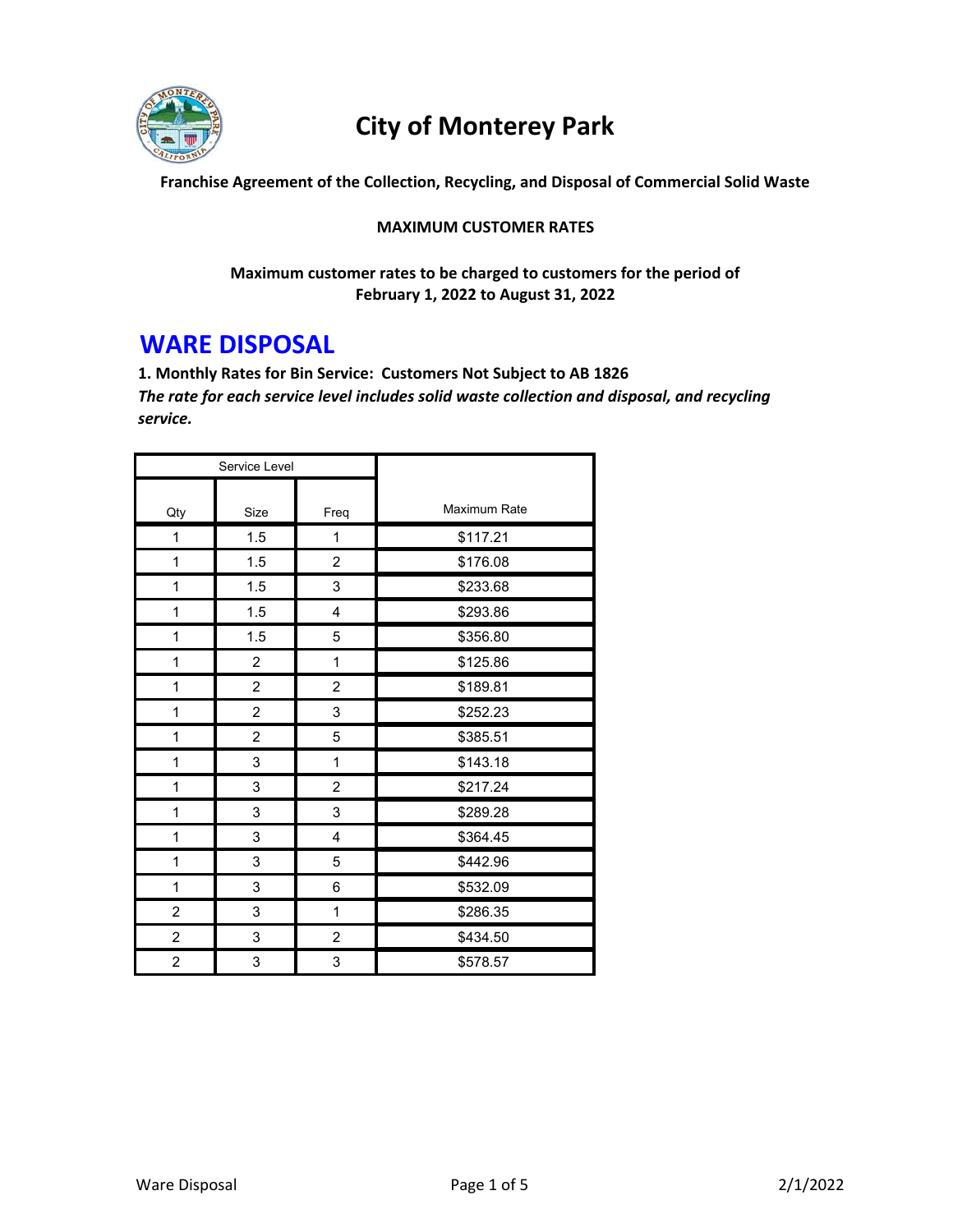| Service Level           |                         |                |              |
|-------------------------|-------------------------|----------------|--------------|
| Qty                     | Size                    | Freq           | Maximum Rate |
| $\overline{c}$          | 3                       | 4              | \$728.90     |
| $\overline{c}$          | 3                       | 5              | \$885.91     |
| $\overline{c}$          | 3                       | 6              | \$1,064.19   |
| 3                       | 3                       | $\overline{c}$ | \$651.75     |
| 3                       | 3                       | 3              | \$867.85     |
| 3                       | 3                       | 5              | \$1,328.86   |
| 3                       | 3                       | 6              | \$1,596.28   |
| $\overline{\mathbf{4}}$ | 3                       | $\overline{c}$ | \$868.99     |
| 1                       | $\overline{\mathbf{4}}$ | 1              | \$160.55     |
| 1                       | $\overline{\mathbf{4}}$ | $\overline{2}$ | \$244.67     |
| 1                       | 4                       | 3              | \$326.37     |
| 1                       | 4                       | 4              | \$411.51     |
| 1                       | 4                       | 5              | \$500.37     |
| $\mathbf 1$             | 4                       | 6              | \$601.06     |
| $\overline{c}$          | 4                       | $\overline{c}$ | \$489.34     |
| $\overline{c}$          | 4                       | 3              | \$652.75     |
| $\overline{c}$          | $\overline{\mathbf{4}}$ | $\overline{4}$ | \$823.00     |
| $\overline{c}$          | 4                       | 5              | \$1,000.75   |
| $\overline{c}$          | 4                       | 6              | \$1,202.12   |
| $\overline{\mathbf{4}}$ | 4                       | 3              | \$1,305.50   |
| 5                       | 4                       | 6              | \$3,005.28   |

**1. Monthly Rates for Bin Service: Customers Not Subject to AB 1826 (Continued)**

**2. Rates for Customer‐owned Compactor Bin Service: Rates are per service and include the cost for any recycling services provided to the customers and the cost of disposal of non‐recyclable materials.**

| Service Level |      |      |              |
|---------------|------|------|--------------|
| Qty           | Size | Freq | Maximum Rate |
|               |      |      | \$730.50     |
|               |      |      | \$487.00     |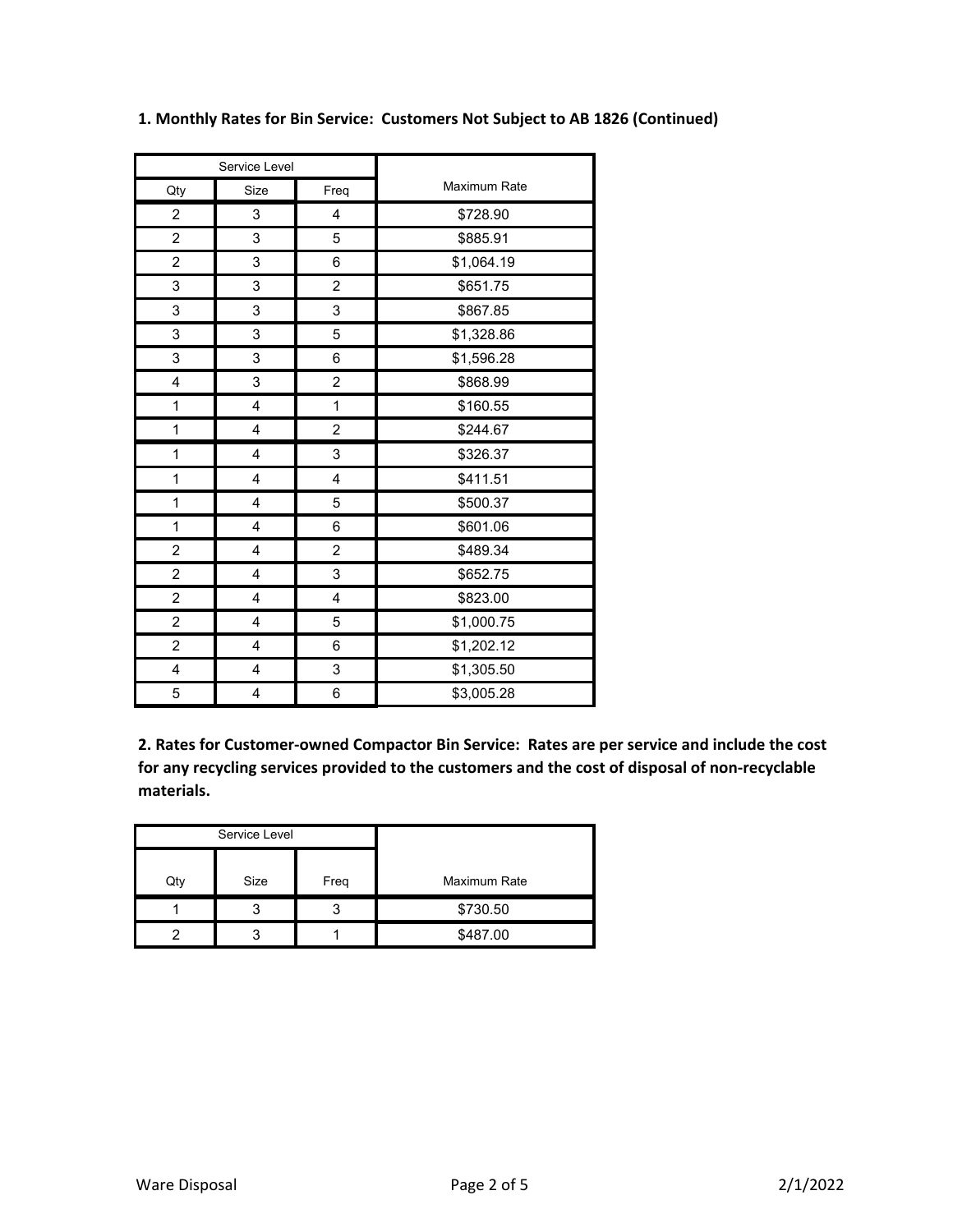**3. Monthly Rates for Bin Service: Customers Subject to AB 1826**

*The rate for each service level includes solid waste collection and disposal, recycling service, and organics recycling service.*

| Service Level           |                         |                |              |
|-------------------------|-------------------------|----------------|--------------|
| Qty                     | Size                    | Freq           | Maximum Rate |
| 1                       | 3                       | 4              | \$451.58     |
| $\mathbf{1}$            | 3                       | 5              | \$551.87     |
| 1                       | 3                       | 6              | \$662.80     |
| $\overline{\mathbf{c}}$ | 3                       | $\overline{c}$ | \$521.63     |
| $\overline{c}$          | 3                       | 3              | \$709.26     |
| $\overline{c}$          | 3                       | 4              | \$903.17     |
| $\overline{c}$          | 3                       | 5              | \$1,103.75   |
| $\overline{c}$          | 3                       | 6              | \$1,325.59   |
| 3                       | 3                       | 6              | \$1,988.38   |
| $\overline{\mathbf{4}}$ | 3                       | $\overline{7}$ | \$2,825.06   |
| 5                       | 3                       | 5              | \$2,759.36   |
| $\mathbf{1}$            | $\overline{\mathbf{4}}$ | 3              | \$413.51     |
| $\mathbf{1}$            | 4                       | 4              | \$527.67     |
| 1                       | 4                       | 5              | \$645.59     |
| $\mathbf 1$             | 4                       | 6              | \$775.32     |
| $\overline{c}$          | 4                       | 5              | \$1,291.18   |
| $\overline{c}$          | $\overline{\mathbf{4}}$ | 6              | \$1,550.64   |
| 3                       | 4                       | 6              | \$2,325.96   |

**4. Rates for Mixed Waste Roll‐off Service: The rate is per service and includes container delivery and removal, the cost of any recycling services provided to the customer, and disposal of non‐ recyclable materials.**

| Roll-off Size | Maximum Rate |  |
|---------------|--------------|--|
| $20 - yd$     | \$380.71     |  |
| $30-yd$       | \$452.43     |  |
| $40 - v d$    | \$552.92     |  |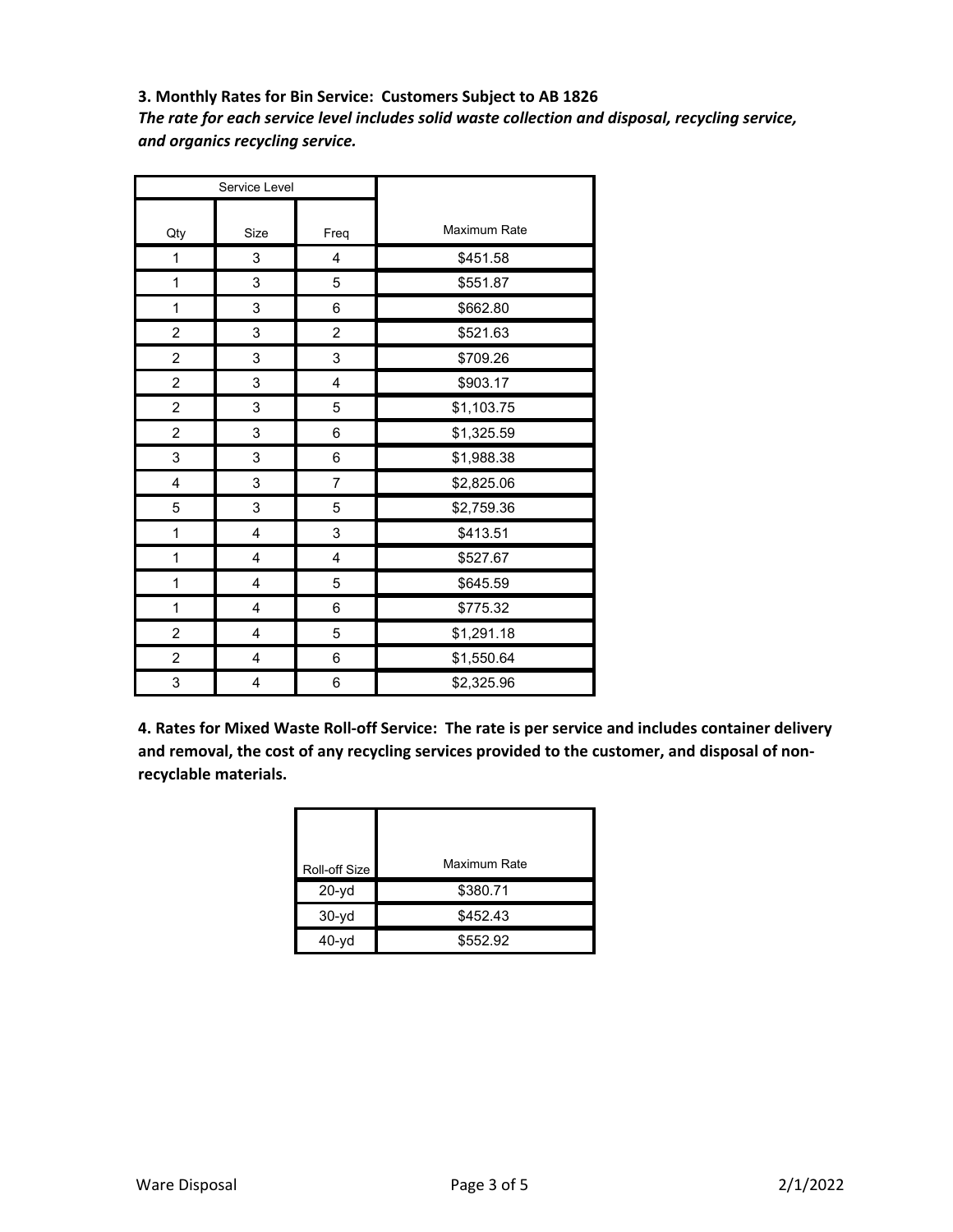**5. Rates for Customer‐owned Compactor Roll‐off Service: The rate is per service and includes the cost of any recycling services provided to the customer and disposal of non‐recyclable materials.**

| Roll-off Size | Maximum Rate |  |
|---------------|--------------|--|
| $30 - yd$     | \$496.43     |  |
| 35-yd         | \$554.01     |  |
| 40-yd         | \$611.58     |  |

**6. Rates for Roll‐off Service for Inert Material: The rate is per service and includes container delivery and removal, the cost of any recycling services provided to the customer, and disposal on non‐recyclable materials.**

| Roll-off Size | Maximum Rate |
|---------------|--------------|
| $10-vd$       | \$350.76     |

**7. Rates for Roll‐off Service for C&D Debris Material: The rate is per service and includes container delivery and removal, the cost of any recycling services provided to the customer, and disposal of non‐recyclable materials.**

| Roll-off Size | Maximum Rate |
|---------------|--------------|
| $40 - v d$    | \$500.07     |